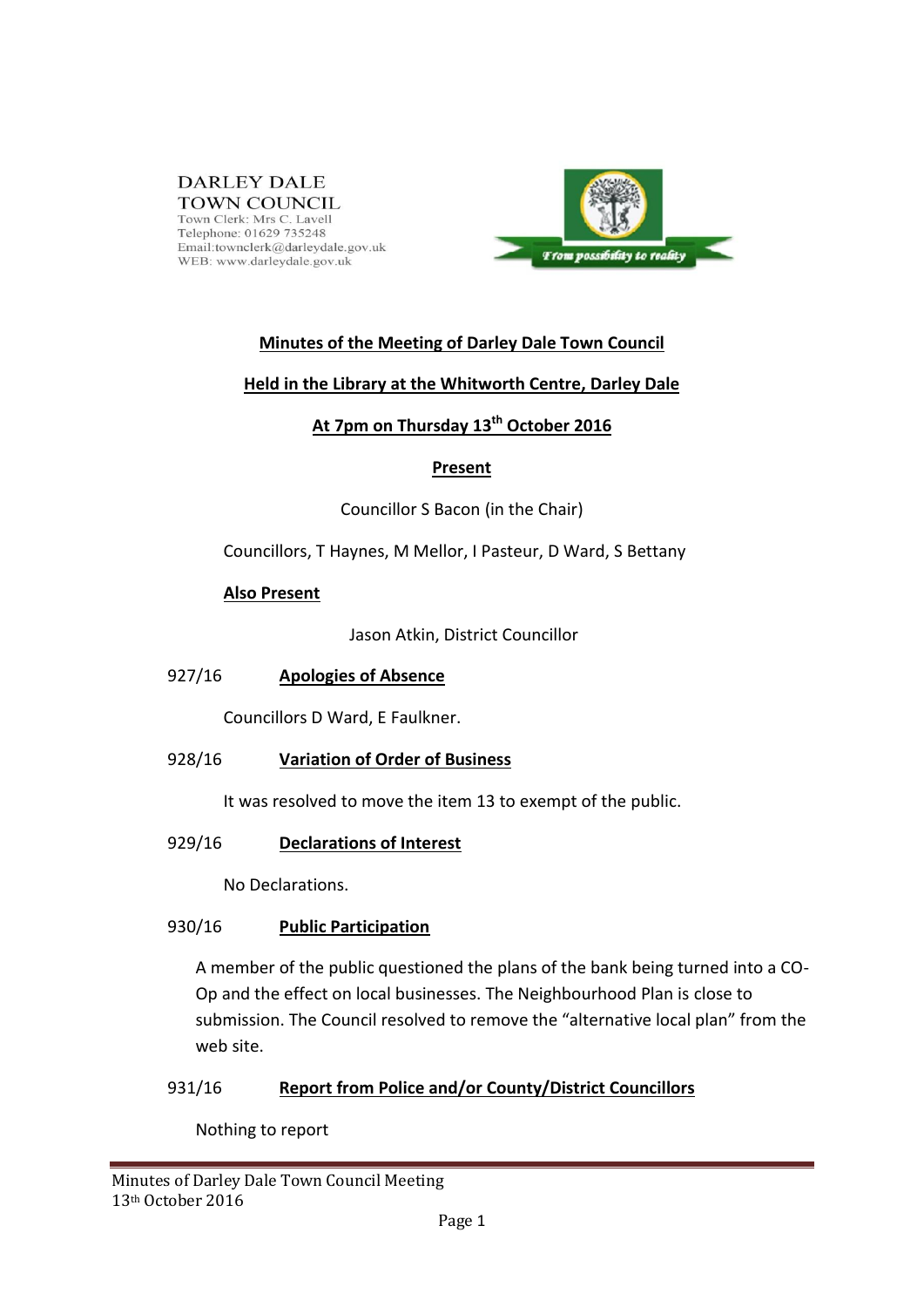# 932/16 **Planning**

# **Comments to be submitted to the District Council on the following applications.**

| 1. | 16/00043/DCOND | Discharge of<br>Conditions<br>3,4,5,7,8 and 9                                                                                                                                                                             | <b>Peakland View</b><br>Darley Dale<br>Derbyshire                    | No comment                         |
|----|----------------|---------------------------------------------------------------------------------------------------------------------------------------------------------------------------------------------------------------------------|----------------------------------------------------------------------|------------------------------------|
| 2. | 16/00707/FUL   | Single storey<br>extension to front<br>and erection of<br>garage                                                                                                                                                          | <b>Elmcroft Holt</b><br>Road Hackney<br>Derbyshire<br><b>DE4 2QD</b> | No objections                      |
| 3. | 16/00636/FUL   | Creation of<br>driveway. The<br>works would<br>normally fall under<br>permitted<br>development,<br>however the<br>permitted<br>development rights<br>were removed<br>when the original<br>development was<br>constructed. | 14 Vale Rise<br><b>Matlock</b><br>Derbyshire<br>DE4 3SN              | No objections                      |
| 4. | 16/00319/ADV   | Erection of<br>freestanding,                                                                                                                                                                                              | <b>Valley Lodge</b>                                                  | Object on the<br>grounds that this |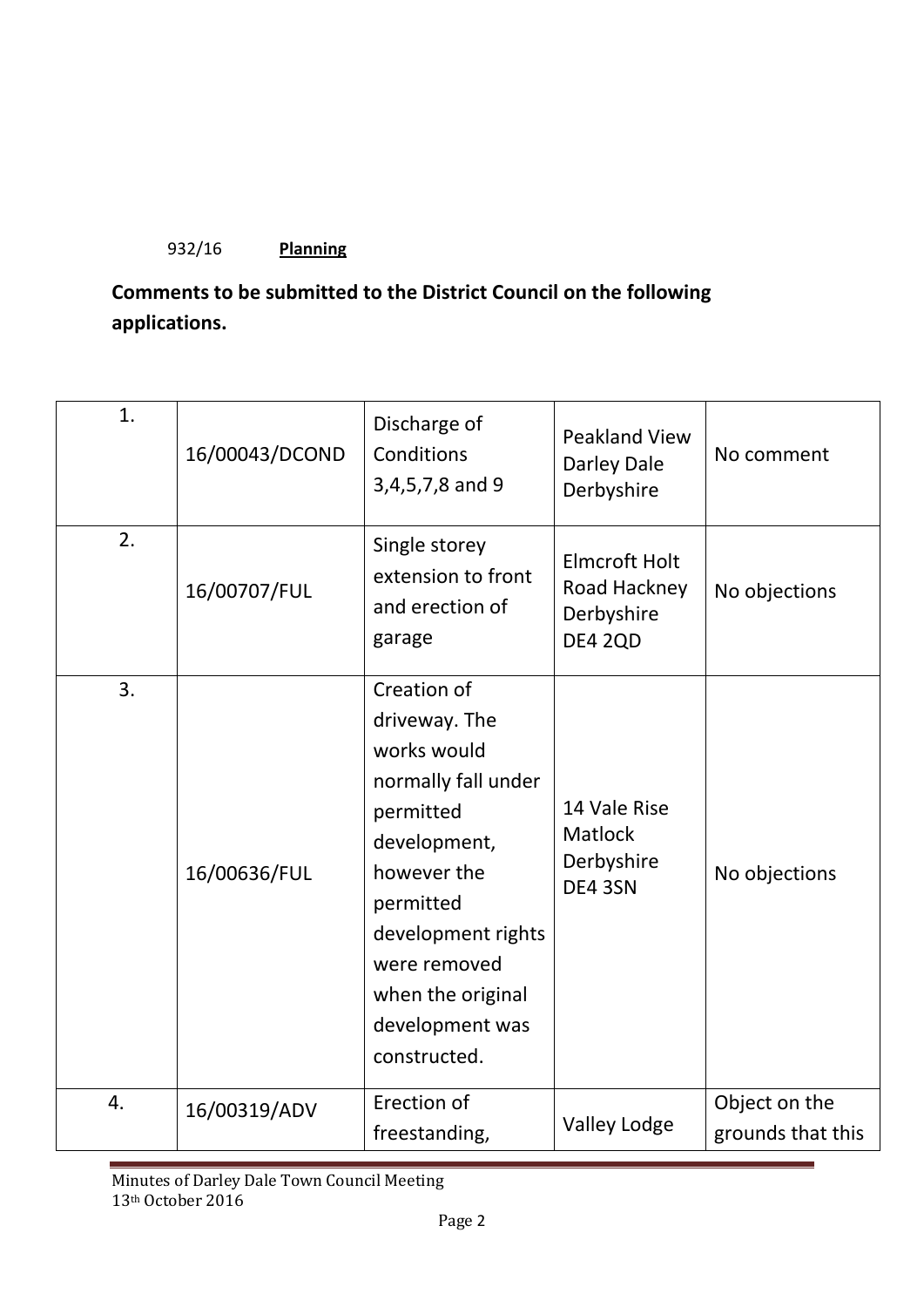|    |              | internally<br>illuminated<br>forecourt sign | <b>Nursing Home</b><br><b>Bakewell Road</b><br><b>Matlock</b><br>Derbyshire<br>DE4 3BN                | development is<br>not in keeping<br>with surrounding<br>area. |
|----|--------------|---------------------------------------------|-------------------------------------------------------------------------------------------------------|---------------------------------------------------------------|
| 5. | 16/00735/FUL | Erection of car port<br>(retrospective)     | Slayleigh 1<br>Rotherwood<br><b>Villas Dale</b><br>Road South<br>Darley Dale<br>Derbyshire<br>DE4 2EU | No objections                                                 |

#### 933/16 **Minutes**

**RESOLVED that** the Minutes of the Ordinary Meeting of the Town Council held on 15<sup>th</sup> September 2016 be approved as a true record and signed by the Chairman.

#### 934/16 **Finance**

The Town Council considered the schedule of payments to be made. The Budget Monitoring Report was received.

**RESOLVED** –That the schedule of bill payments detailed below be approved and the reports noted

|            |                                       |           | <b>Amount</b> |                              |
|------------|---------------------------------------|-----------|---------------|------------------------------|
| Date Paid  | Payee Name                            | Reference | Paid          | <b>Transaction Detail</b>    |
| 13/10/2016 | Whitworth Trading                     | 3409      | 225           | room hire ref Twinning Assoc |
| 13/10/2016 | <b>LM Creative</b>                    | 3410      | 1395          | newsletter Autumn 16         |
| 13/10/2016 | <b>Whitworth Trading</b>              | 3411      | 1181.26       | office hire etc              |
| 13/10/2016 | <b>Rialtas Business solutions Ltd</b> | 3412      | 255.6         | software accounts            |
| 13/10/2016 | Gary Lowry Window Cleaning            | 3413      | 80            | bus shelter cleaning         |
| 13/10/2016 | Wish Cloud Ltd                        | 3414      | 240           | annual email hosting         |
| 13/10/2016 | employees                             | 3415      | 1032.38       | clerks salary                |
| 13/10/2016 | employees                             | 3416      | 106.06        | pension payment              |
| 13/10/2016 | employees                             | 3417      | 954.8         | wages and expenses           |
| 13/10/2016 | <b>HMRC</b>                           | 3418      | 476.21        | tax and NI                   |
| 13/10/2016 | Derbyshire County Council             | 3419      | 315.99        | pension contributions        |
|            |                                       |           | 6262.3        |                              |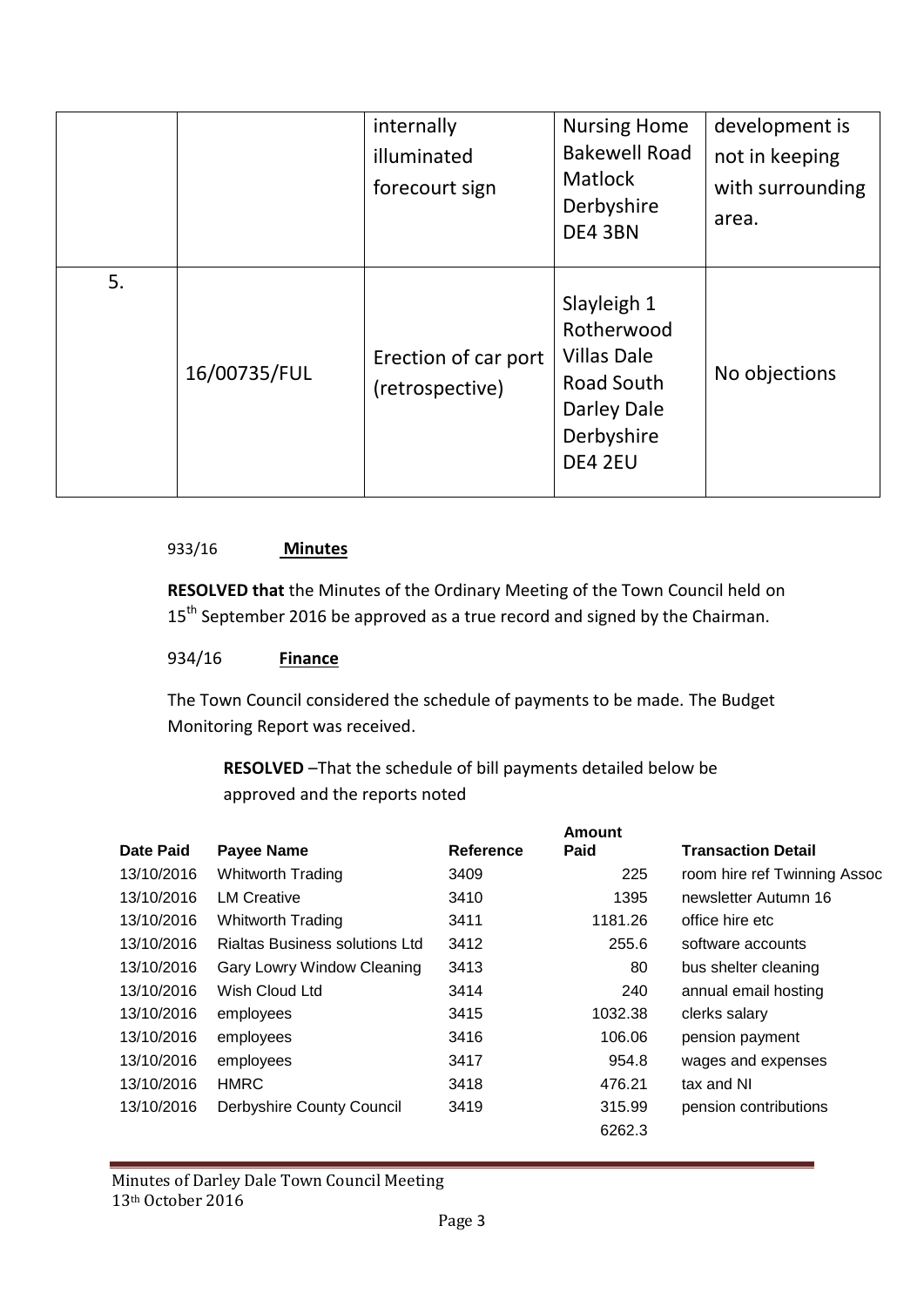# 935/16 **Town Mayor's/ Chairman's Announcements** (if any)

There were no announcements

# 936/16 **Town Clerk's and Councillor's update of matters in hand**

**Allotments.** A review is underway with letters being sent out to plot holders whose plots are "uncultivated".

## 937/16 **Reports from Representatives on Outside Bodies and Working Parties**

No reports received

## 938/16 **The Whitworth Centre**

It was reported that some financial issues had been identified and were being investigated.

#### 939/16 **Neighbourhood Plan update – Councillor Bacon**

As discussed in the public section.

#### 940/16 **Local Plan update - Councillor Bacon**

The draft Local Plan has not progressed since the last meeting.

#### 941/16 **Youth Working Party - Councillor Haynes**

Councillor Haynes reported that there will be information available at the next meeting concerning the Youth Club Forum. There is also an article in the Community Voice about Darley Dale Primary school.

#### 942/16 **Remembrance Day Parade**

The "check list" is being worked through with the Councillors involved and the Clerk progressing their relevant matters.

## 943/16 **To consider the Co-Option process**